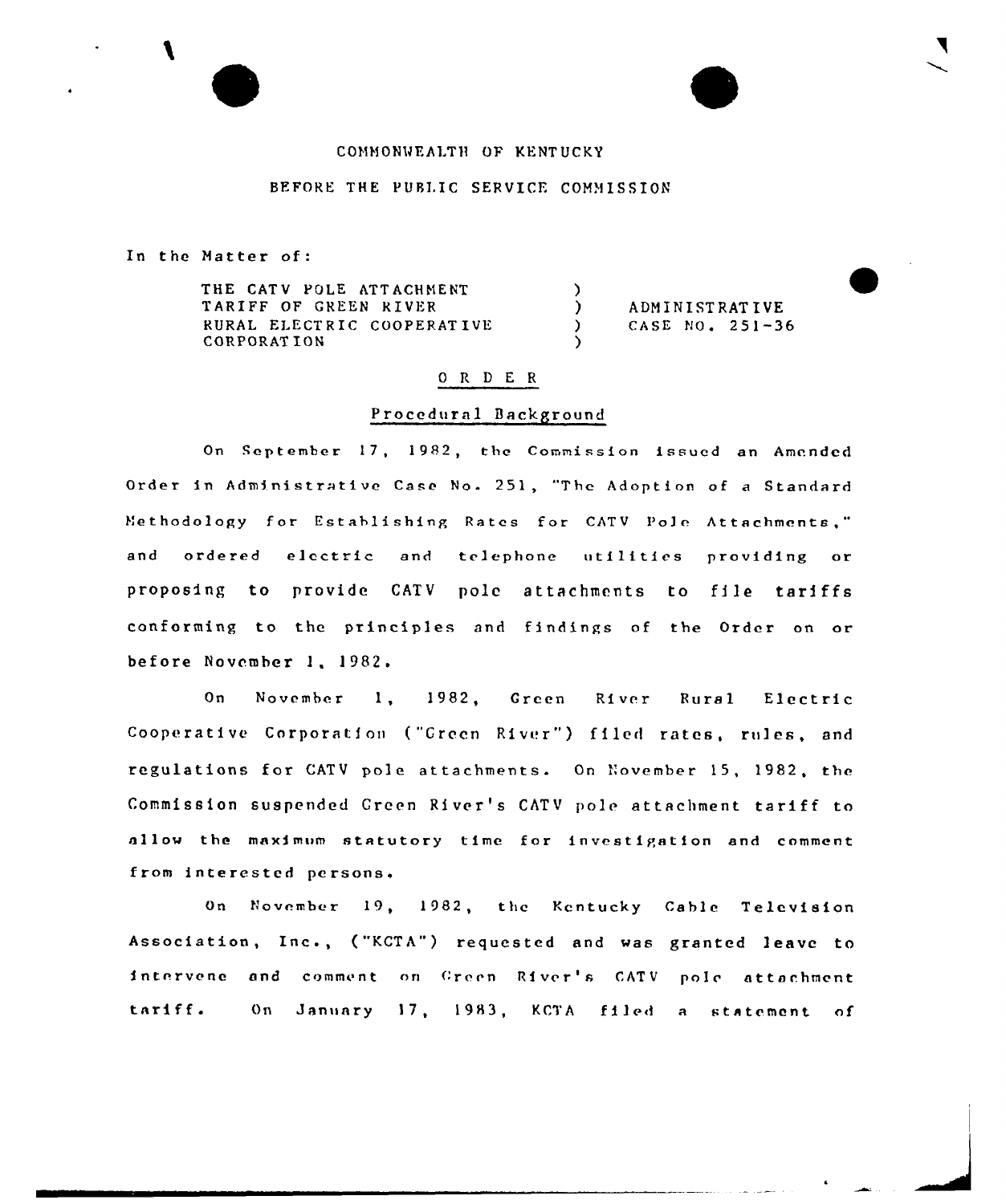objections to various CATV pole attachment tariffs, including those of Green Fi ver.

### Findings

The Commission, having considered the evidence of record and being advised, is of the opinion and finds that:

Green River's rules and regulations governing CATV pole attachments conform to the principles and findings of the Commission's Amended Order in Administrative Case No. 251, and would be approved, except for the following objections:

- (a) Billing: The 1ate payment provision should hc the same as that applied to other customers of Green River.
- (b) KCTA objects to tariff provisions which disclaim liability for loss or damage resulting from Green kiver's transfer of CATV facilities when the CATV operator has not made the transfers according to the speci fied timetable. This is <sup>a</sup> reasonable objection, and Green River should only disclaim liability in such instances for any consequential damages such as loss of service to CATV customers.
- (c) KCTA objects to indemnification and hold harmless provisions which require indemnity from the CATV operator even when Green River is solely liable. This is a reasonable objection, and should be corrected in the tariff. Green River may require indemnification and hold harmless provisions in

 $-2-$ 

 $\omega_{\rm{max}}$  and  $\omega_{\rm{max}}$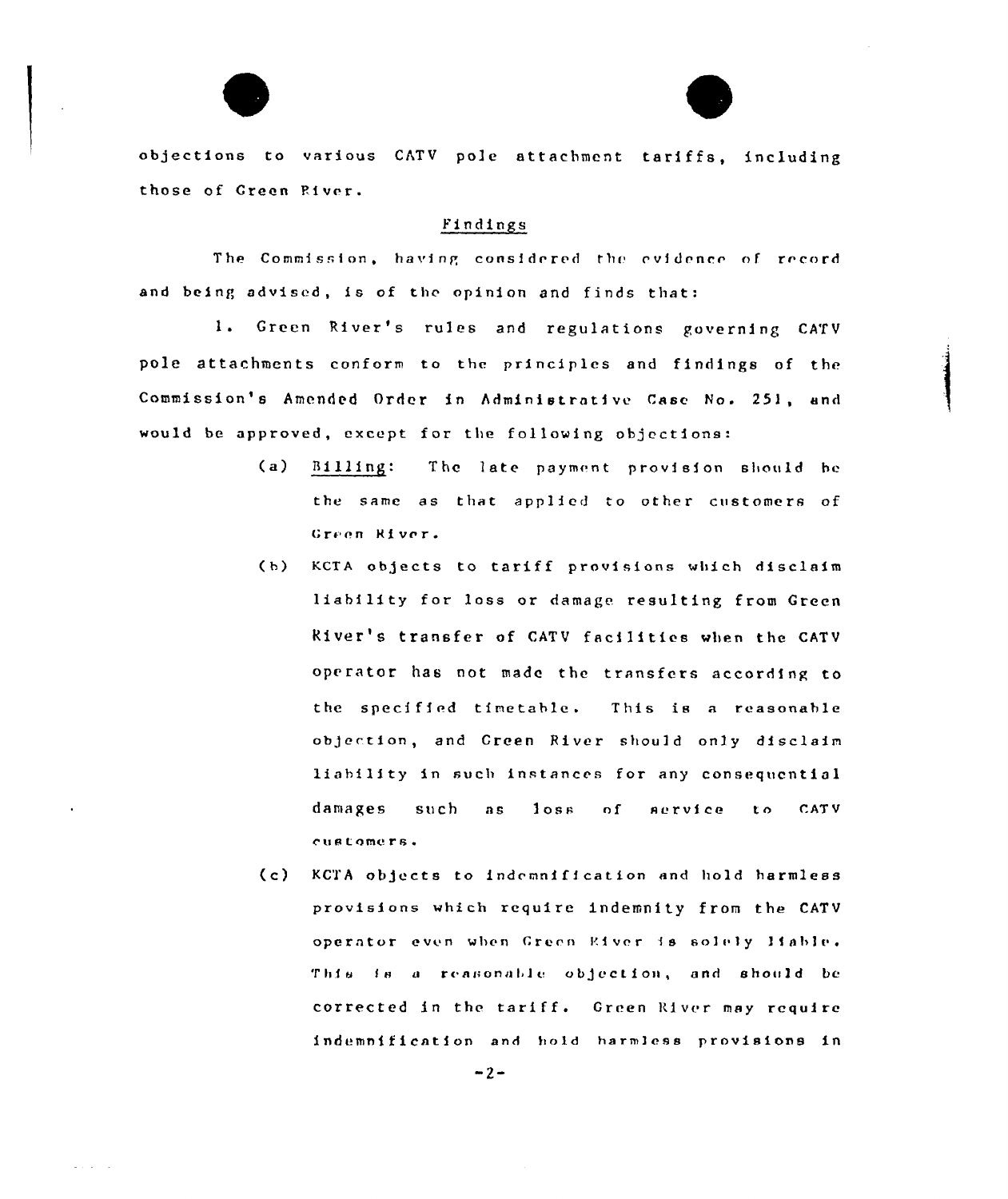cases of alleged sole or joint negligence by the CATV operator, but cannot require same merely because of the existence of CATV attachments and equipment on Green River's poles.

(d) KCTA objects to lack of tariff provisions which would provide for reduction or lifting of bonding requirements after the CATV operator has proven to be <sup>a</sup> reliable customer. This is <sup>a</sup> reasonabl<. objection. If <sup>a</sup> bond is furnished hy the CATV operator to assure performance of required indemnity and hold harmless provisions, such bond should be in a form and amount reasonably calculated to cover the undertakings specified during thc "make-ready" and construction phases of the CATV system's operation.

The amount of the bond may be reduced after the CATV oprrator has proven itself to be <sup>a</sup> reliable utility customer. Allowance of such reduction should not be unreasonably denied.

(e) KCTA objects to provisions disclaiming liability if the CATV operator is ever prevented from placing or maintaining attachments on Green River's poles, or if CATV service is ever interrupted or television service interfered wi th. Creen This objection is reasonable, although River may have tariff provisions

 $-3-$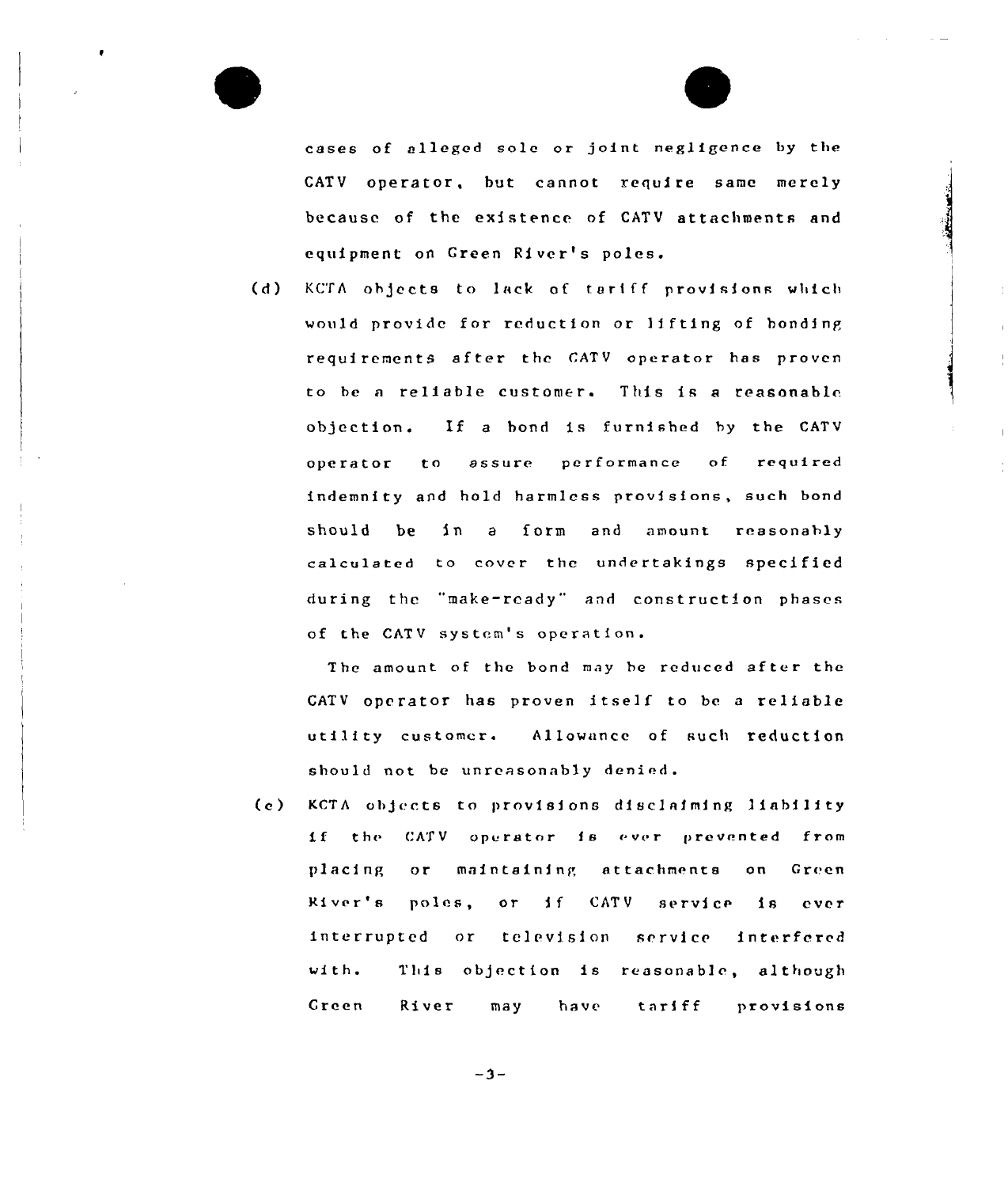

disclaiming liability if the inability of the CATV operator to make attachments is not the fault  $\circ$ f Green River,  $a s$ when municipal franchises or right-of-way must be acquired by CATV making the operator prior  $\mathbf{t}$ .  $po1c$ attachments.

Similarly, Green River may not require that it be held harmless when its own negligence results in damage to CATV lines and equipment  $or$ interference with CATV service, but may require that it be held harmless when such conditions are caused by situations heyond its control.

 $(f)$ KCTA objects to provisions which require a penalty fee at double the normal rate for changes necessary to correct substandard installations by CATV operators. Specifically, KCTA states that while the Commission's Order in this matter authorizes double  $b1111ng$ for unauthorized, substandard attachments, it makes no provision for substandard, but authorized installations.

This objection is unreasonable. While the CATV obtain authorization  $t<sub>0</sub>$ make operator may attachments, this can in no way relieve the operator of the responsibility to insure that attachments are made in a safe manner which adheres to applicable codes such as the National Electric Safety Code.

المستفق والمرواة والمناورة

 $-4-$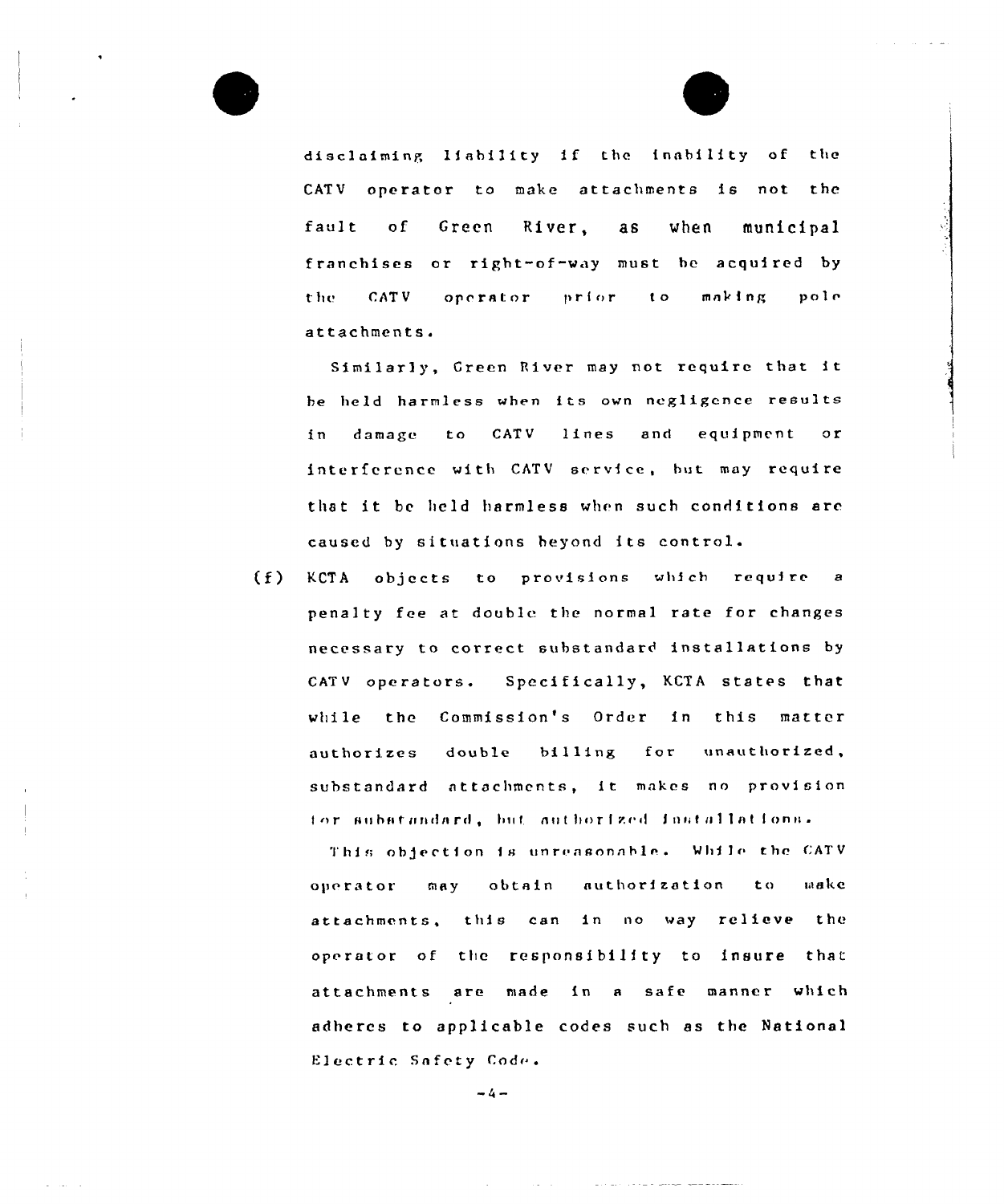

- (g) Abandonment by the Utility: Green River's provision allowing the CATV operator only 48-hours' notice when it desires to abandon a pole is unreasonable. The CATV operator should b» informed of such abandonment as soon as possible, but in any event shou]d have at least 30-days' notice if no other pole is available or planned to be installed hy Green River.
- (h} Abandonment by the CATV Operator: Green River's tariff provision requiring the CATV operator to pay rental for thc then current year is unreasonable. Just as with any other customer, the GATV operator can only hc held responsible for rental for the then current month when the CATV operator abandons the pole.
- (i} Green River's tariff proposes that it may terminate service to the CATV operator if the bill is not paid within 20 days of the mailing date. The tariff should be amended to conform to the Commission's regulations concerning discontinuance of service to electric customers.

2. Creen River should be allowed to substitute 1982 Annual Report information to adjust its annual carrying charge, if the information is available and filed with the Commission.

3. Green River's calculation of its annual carrying cost should be modified to exclude interest expense as this is covered by the "cost of money" component,

 $-5-$